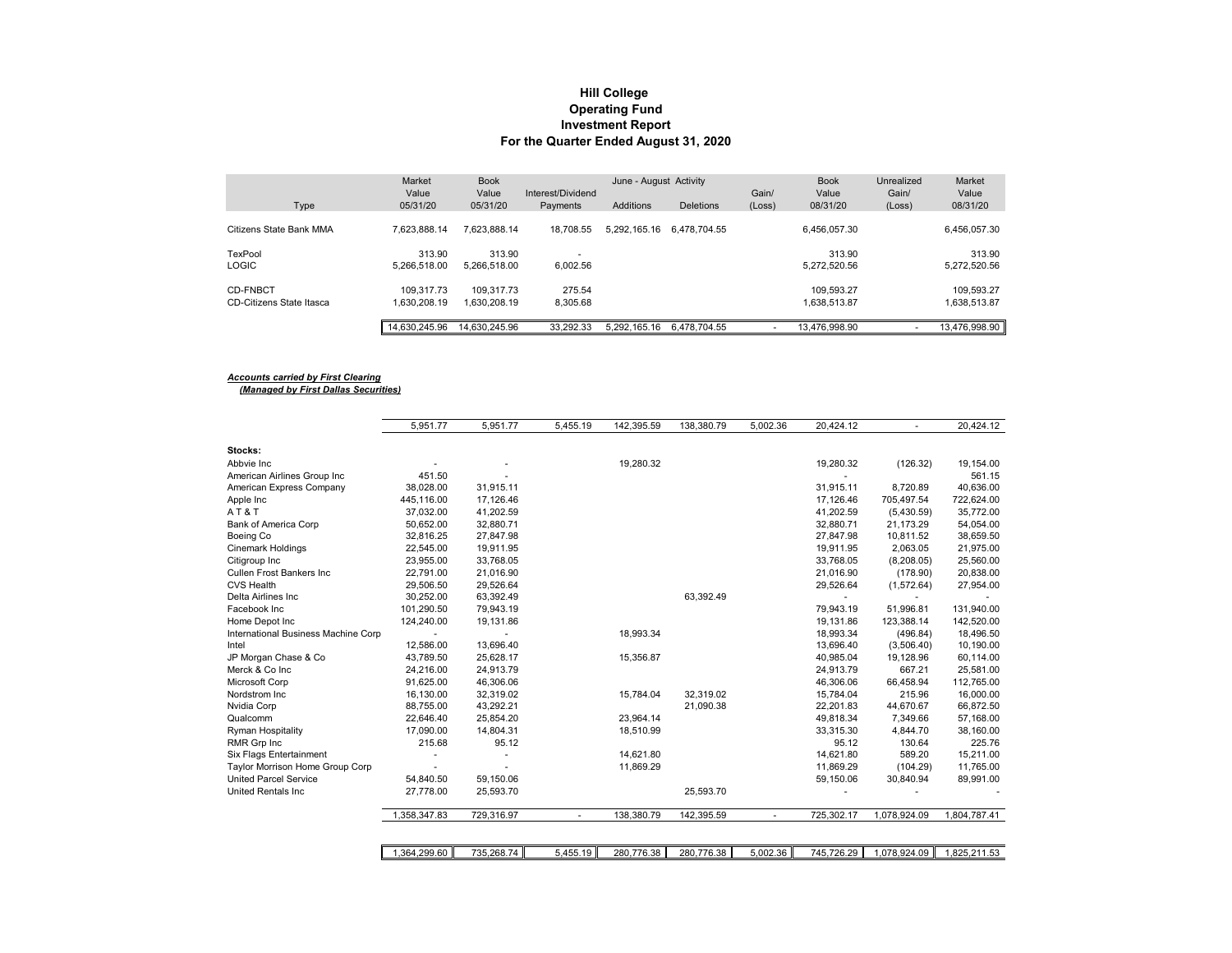## **Hill College Investment Report For the Quarter August 31, 2020 Endowment Fund**

|      | Market   | Book     | June - August Activity |                  |                  |        | <b>Book</b> | Unrealized | Market   |
|------|----------|----------|------------------------|------------------|------------------|--------|-------------|------------|----------|
|      | Value    | Value    | Interest/Dividend      |                  |                  | Gain/  | Value       | Gain/      | Value    |
| Type | 05/31/20 | 05/31/20 | Payments               | <b>Additions</b> | <b>Deletions</b> | (Loss) | 08/31/20    | (Loss)     | 08/31/20 |

### *Accounts carried by TD Ameritrade Clearing, Inc.*

 *(Managed by Sweetwater Financial Advisors, LLC)*

| <b>Cash and Cash Alternatives:</b>    | 451,683.44     | 451,683.44     | 14,602.79                | 278,766.23     | 253,303.62 | 18,007.84                | 509,756.68               |                          | 509,756.68   |
|---------------------------------------|----------------|----------------|--------------------------|----------------|------------|--------------------------|--------------------------|--------------------------|--------------|
|                                       |                |                |                          |                |            |                          |                          |                          |              |
| <b>Exchange Traded Funds (ETFs):</b>  |                |                |                          |                |            |                          |                          |                          |              |
| iShares Intl Select Div ETF           | 33,194.60      | 38,522.16      |                          |                |            |                          | 38.522.16                | (3, 148.66)              | 35.373.50    |
| iShares Short Mat Bond ETF            | 98,942.80      | 99,976.61      |                          |                |            |                          | 99,976.61                | (178.11)                 | 99,798.50    |
| <b>SPDR Gold Shares ETF</b>           | 76,241.88      | 63,889.10      |                          |                |            |                          | 63,889.10                | 22,611.34                | 86,500.44    |
| First Trust Pref Sec Inc ETF          | 70,037.24      | 70,482.60      |                          |                |            |                          | 70,482.60                | 3,045.12                 | 73,527.72    |
| Invesco High YId Eq Div ETF           | 55,037.10      | 56,546.58      |                          |                |            |                          | 56,546.58                | 328.92                   | 56,875.50    |
| iShares Trust Select Div ETF          | 31,616.65      | 29,985.38      |                          | 13,755.00      |            |                          | 43,740.38                | 1,399.39                 | 45,139.77    |
| Vanguard Real Estate ETF              | 16,260.30      | 15,393.00      |                          | 13,000.47      | 13,194.00  |                          | 15,199.47                | (484.47)                 | 14,715.00    |
| Aberdeen Std Platinum ETF             | 38,106.92      | 41,122.75      |                          |                | 41,122.75  |                          | $\sim$                   |                          |              |
| <b>SPDR Total Return Tactical</b>     | 111,046.74     | 110,002.09     |                          |                |            |                          | 110,002.09               | 1,246.88                 | 111,248.97   |
| iShares Trust Fltg Rate NT            | 40,475.40      | 40,047.62      |                          |                |            |                          | 40,047.62                | 757.83                   | 40,805.45    |
| iShares Trust JP Morgan USD Emer      | 11,704.00      | 11,166.58      |                          |                |            |                          | 11,166.58                | 1,327.22                 | 12,493.80    |
| <b>First Trust Value Line</b>         | 48,260.40      | 44,947.06      |                          |                | 5,574.34   |                          | 39,372.72                | 5,011.48                 | 44,384.20    |
| Vaneck Vectors ETF Trust              | 22,348.80      | 20,138.75      |                          |                | 20,138.75  |                          | $\overline{\phantom{a}}$ | $\overline{\phantom{a}}$ |              |
| Wisdomtree Trust Emer MKT High Fd     | 10.578.70      | 10.229.13      |                          |                |            |                          | 10,229.13                | 792.07                   | 11,021.20    |
| ProShares Trust II Ultra Gold         | $\overline{a}$ | $\overline{a}$ |                          | 37,330.02      | 37,330.02  |                          | $\blacksquare$           | $\overline{\phantom{a}}$ |              |
| Vanguard Mega Growth                  |                |                |                          | 10,010.64      |            |                          | 10,010.64                | 2,537.20                 | 12,547.84    |
|                                       | 663,851.53     | 652,449.41     | $\sim$                   | 74,096.13      | 117,359.86 | $\sim$                   | 609,185.68               | 35,246.21                | 644,431.89   |
| <b>Fixed Income:</b>                  |                |                |                          |                |            |                          |                          |                          |              |
| Wells Fargo National Bank West CD     | 25,185.16      | 25,000.00      |                          |                |            |                          | 25,000.00                | 91.33                    | 25,091.33    |
| Western Alliance BanCorp CD           | 25,086.25      | 25,000.00      |                          |                | 25,000.00  |                          |                          |                          |              |
| Zions Bncorporation CD                | 25,024.83      | 25,000.00      |                          |                | 25,000.00  |                          |                          | $\blacksquare$           |              |
|                                       | 75,296.24      | 75,000.00      | $\overline{\phantom{a}}$ | $\blacksquare$ | 50,000.00  | $\overline{\phantom{a}}$ | 25,000.00                | 91.33                    | 25,091.33    |
| <b>Mutual Funds:</b>                  |                |                |                          |                |            |                          |                          |                          |              |
| Pimco FDS MF                          | 183,631.01     | 195,000.00     |                          |                |            |                          | 195,000.00               | (5,059.20)               | 189,940.80   |
| Doubline Total Return MF              | 115.420.04     | 114,423.81     |                          | 23,076.19      |            |                          | 137,500.00               | 2,044.29                 | 139,544.29   |
| Pimco Investments Total Return        | 61,405.36      | 60,000.00      |                          | 77,000.00      |            |                          | 137,000.00               | 2,244.43                 | 139,244.43   |
| American Funds Bond Fund of Amer      |                |                |                          | 70,000.00      |            |                          | 70,000.00                | (711.49)                 | 69,288.51    |
|                                       | 360,456.41     | 369,423.81     | $\sim$                   | 170,076.19     | $\sim$     | $\sim$                   | 539,500.00               | (1,481.97)               | 538,018.03   |
|                                       |                |                |                          |                |            |                          |                          |                          |              |
| Stocks:                               |                |                |                          |                |            |                          |                          |                          |              |
| Blackrock Enh Cap & Inc Fd Inc        | 49,927.80      | 51,273.09      |                          |                |            |                          | 51,273.09                | 4,086.91                 | 55,360.00    |
| Blackrock Science & Tech Tr           | 39,493.30      | 37,236.78      |                          | 9,131.30       | 46,368.08  |                          | $\sim$                   |                          |              |
| Kayne Anderson MLP Midstream          | 86,582.50      | 81,952.23      |                          |                |            |                          | 81,952.23                | (10, 857.23)             | 71,095.00    |
| Reaves Utility Income Fund            | 64,493.55      | 65,544.84      |                          |                | 41,138.29  |                          | 24,406.55                | 873.45                   | 25,280.00    |
| <b>Blckrock Enhanced Eqy Dividend</b> | 42,770.55      | 39,104.30      |                          |                |            |                          | 39,104.30                | 5,241.70                 | 44,346.00    |
| Pimso Dynamic Credit Income           | 20,641.60      | 20,144.21      |                          |                |            |                          | 20,144.21                | 1,057.39                 | 21,201.60    |
|                                       | 303,909.30     | 295,255.45     |                          | 9,131.30       | 87,506.37  | $\overline{\phantom{a}}$ | 216,880.38               | 402.22                   | 217,282.60   |
|                                       |                |                |                          |                |            |                          |                          |                          |              |
|                                       |                |                |                          |                |            |                          |                          |                          |              |
|                                       | 1,855,196.92   | 1,843,812.11   | 14,602.79                | 532,069.85     | 508,169.85 | 18,007.84                | 1,900,322.74             | 34,257.79                | 1,934,580.53 |